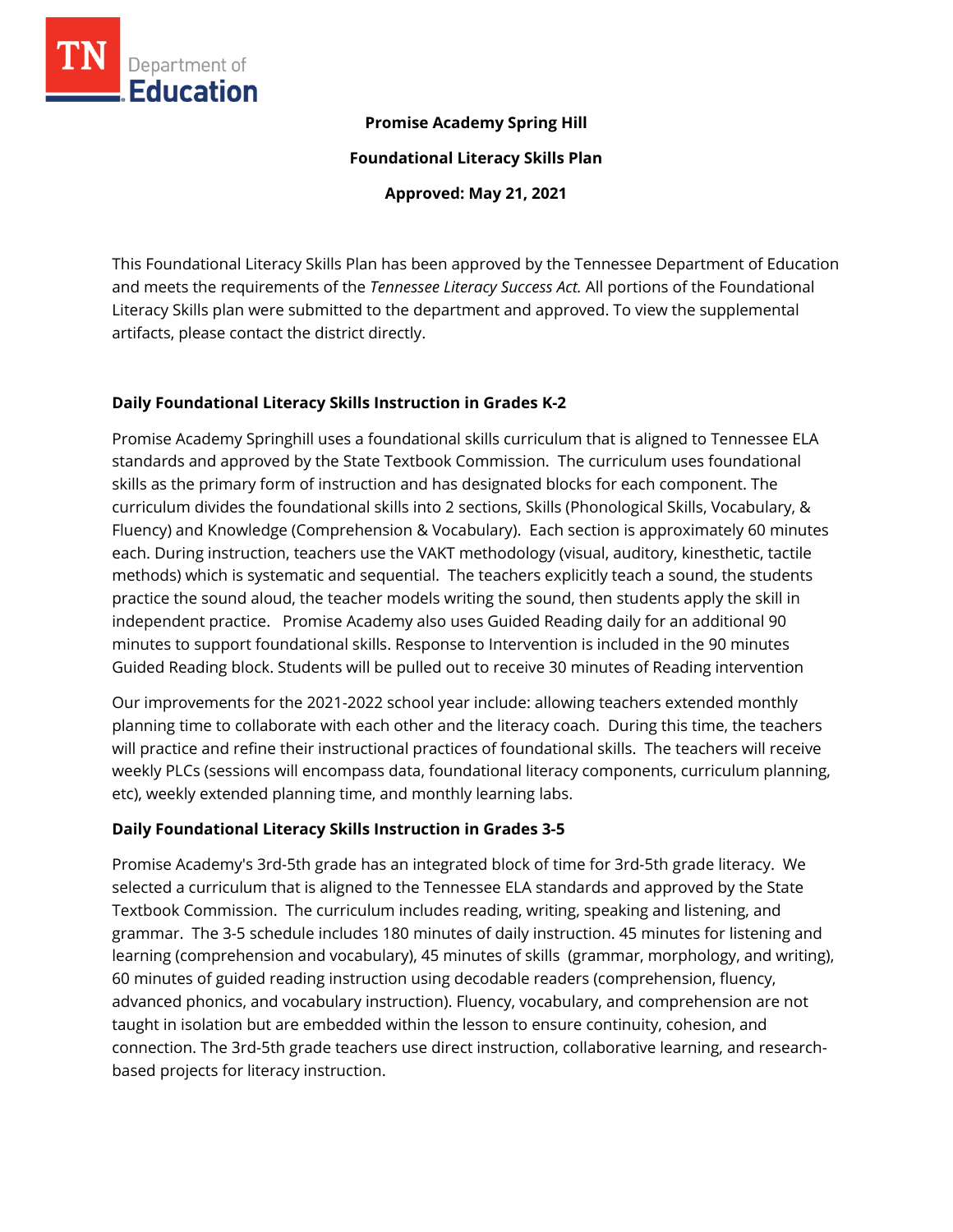Department of **Education** 

For example, the fourth-grade students are studying the American Revolution which is part of the CKLA curriculum. They start by activating prior knowledge and reading independently. After reading, the students summarize the content through discussions and writing, complete word work which unpacks essential vocabulary related to the domain, and writes responses to inferential questions which requires the students to use evidence from the text to support their answers.

# **Approved Instructional Materials for Grades K-2**

Amplify - K-5 Core Knowledge Language Arts

## **Approved Instructional Materials for Grades 3-5**

Amplify - K-5 Core Knowledge Language Arts

## **Additional Information about Instructional Materials**

Promise Academy also has adopted ALLMemphis Orton Gillingham for ELA instruction for supplemental teaching. This supplemental time will allow us to focus on phonemic awareness, phonological code, fluency, and comprehension for students in Kindergarten through Second grade. This curriculum will use the VAKT (visual, auditory, kinesthetic, and tactile) methodology as well as a culturally relevant decodables to read and apply the previously taught skills. Once the students read the decodable for 2 days, the decodables are sent home to read with their families.

# **Universal Reading Screener for Grades K-5. This screener complies with RTI<sup>2</sup>and Say Dyslexia requirements.**

Promise Academy will use DIBELS, 8th Edition (MCLASS) as the universal screener for reading in grades K-5. DIBELS is a scientifically research-based assessment that adequately targets phonemic awareness, phonics, comprehension, and fluency. DIBELs is administered three times per year to all students. The assessment results help teachers determine how students are performing on important reading skills. DIBELS also has a progress monitoring component which will be utilized to determine if students who are receiving additional reading support are improving. DIBELS can also be used as a dyslexia screener.

#### **Intervention Structure and Supports**

In the fall, students are given a universal screener (mCLASS w/DIBELS) to determine which students have significant reading deficiencies or "at-risk" for reading deficiencies. Our grade level teachers, instructional coaches, and principals review data from the initial assessment to determine which students scored below the 25th percentile. Those students with identified gaps are classified into groups: Tier II or Tier III. Tier II instruction will be given to students who scored between the 16th - 25th percentile on the initial assessment. Students who score between the 1st -15th percentile will receive Tier III instruction.

Tier II or Tier III students are given a diagnostic test to determine specific areas of struggle so that students can be assigned to a small group with targeted instruction from a trained teacher or instructional assistant. Students receive daily, small-group intervention for at least 30 minutes in their area of greatest deficit.